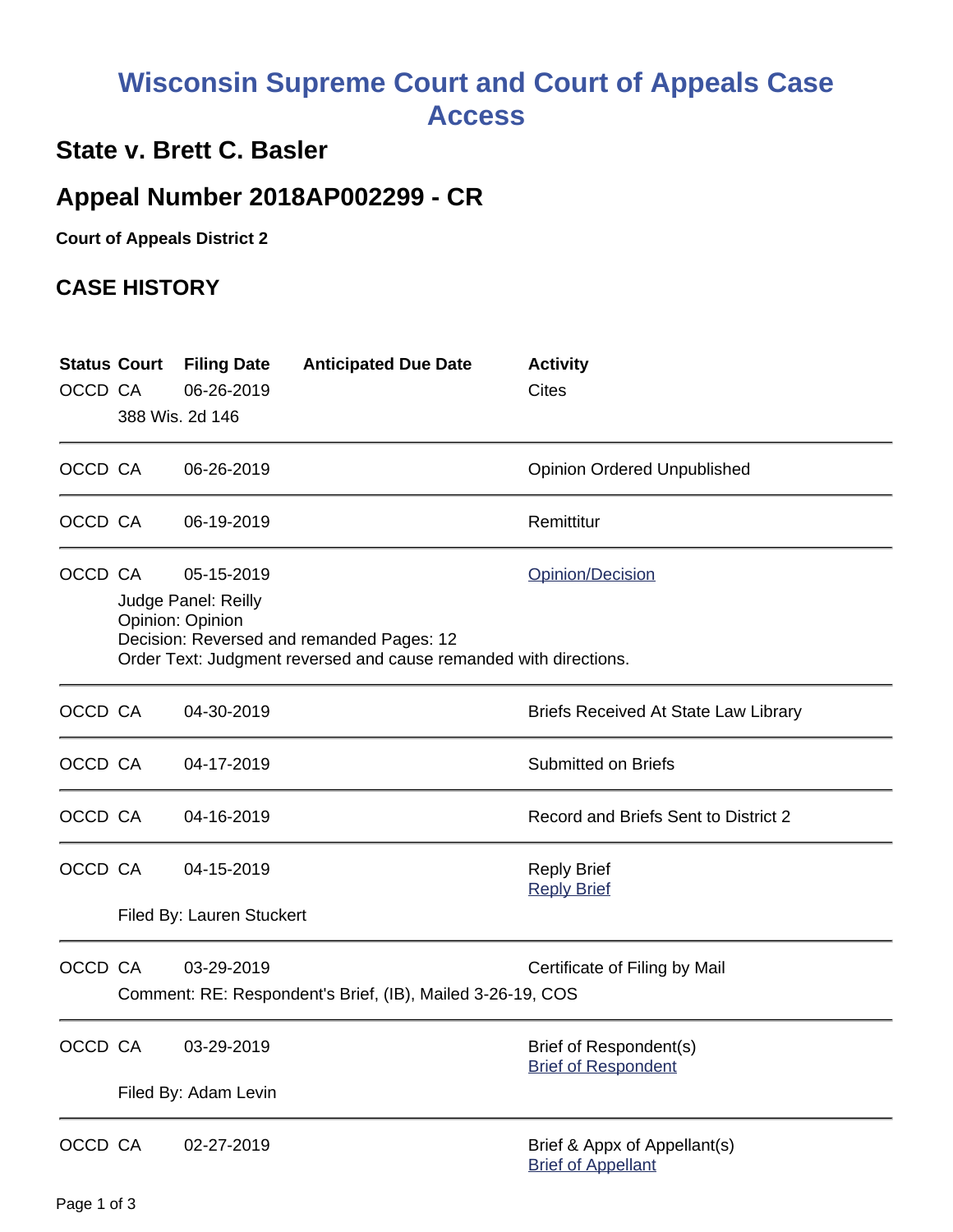#### Comment: Appx to Brief of Appellant(s)

| OCCD CA |                        | 02-26-2019<br>930 N.W.2d 290                                                                                                                                                                                             | Cites                                                                                                                                                                                                                                        |
|---------|------------------------|--------------------------------------------------------------------------------------------------------------------------------------------------------------------------------------------------------------------------|----------------------------------------------------------------------------------------------------------------------------------------------------------------------------------------------------------------------------------------------|
| OCCD CA |                        | 02-19-2019<br>Filed By: Lauren Stuckert<br>Submit Date: 2-19-2019<br>Decision: (G) Grant<br>Decision Date: 2-19-2019<br>ORD the motion is granted, time extended to February 27, 2019.<br>See BAP event due on 2-27-2019 | <b>Motion to Extend Time</b>                                                                                                                                                                                                                 |
| OCCD CA |                        | 01-11-2019<br>to pursue postconviction relief.                                                                                                                                                                           | <b>Court Order</b><br>ORD that the time to file a notice of intent to pursue postconviction relief under Wis. Stat. Rule 809.30,<br>is extended to November 29, 2018, and the notice of appeal shall also serve as a timely notice of intent |
| OCCD CA |                        | 01-08-2019<br>Comment: 1-1 to 42-1 ELECTRONICALLY FILED                                                                                                                                                                  | Record                                                                                                                                                                                                                                       |
| OCCD CA |                        | 01-07-2019<br>Court Reporter Name: (Fredrick, Karen)                                                                                                                                                                     | Court Reporter's Statement-Trans.                                                                                                                                                                                                            |
| OCCD CA |                        | 12-27-2018                                                                                                                                                                                                               | <b>Transcript filed in Circuit Court</b>                                                                                                                                                                                                     |
| OCCD CA | <b>Status: Ordered</b> | 12-26-2018<br>Filed By: Lauren Stuckert                                                                                                                                                                                  | <b>Statement on Transcript</b>                                                                                                                                                                                                               |
| OCCD CA |                        | 12-11-2018<br>Comment: Invoice No: 18887; Receipt No: 18R 003073                                                                                                                                                         | <b>Fee Paid</b>                                                                                                                                                                                                                              |
| OCCD CA |                        | 12-11-2018<br>Comment: Invoice No: 18887                                                                                                                                                                                 | <b>Invoice Issued</b>                                                                                                                                                                                                                        |
| OCCD CA |                        | 12-06-2018                                                                                                                                                                                                               | Notif. Sent-Filing of NAP & Ct. Record                                                                                                                                                                                                       |
| OCCD CA |                        | 12-06-2018                                                                                                                                                                                                               | Court Order for Filing Fee Issued                                                                                                                                                                                                            |
| OCCD CA |                        | 12-06-2018                                                                                                                                                                                                               | Notice of Appeal & Court Record                                                                                                                                                                                                              |
| OCCD CA |                        | 11-29-2018                                                                                                                                                                                                               | Notice of Appeal filed in Cir. Ct.                                                                                                                                                                                                           |